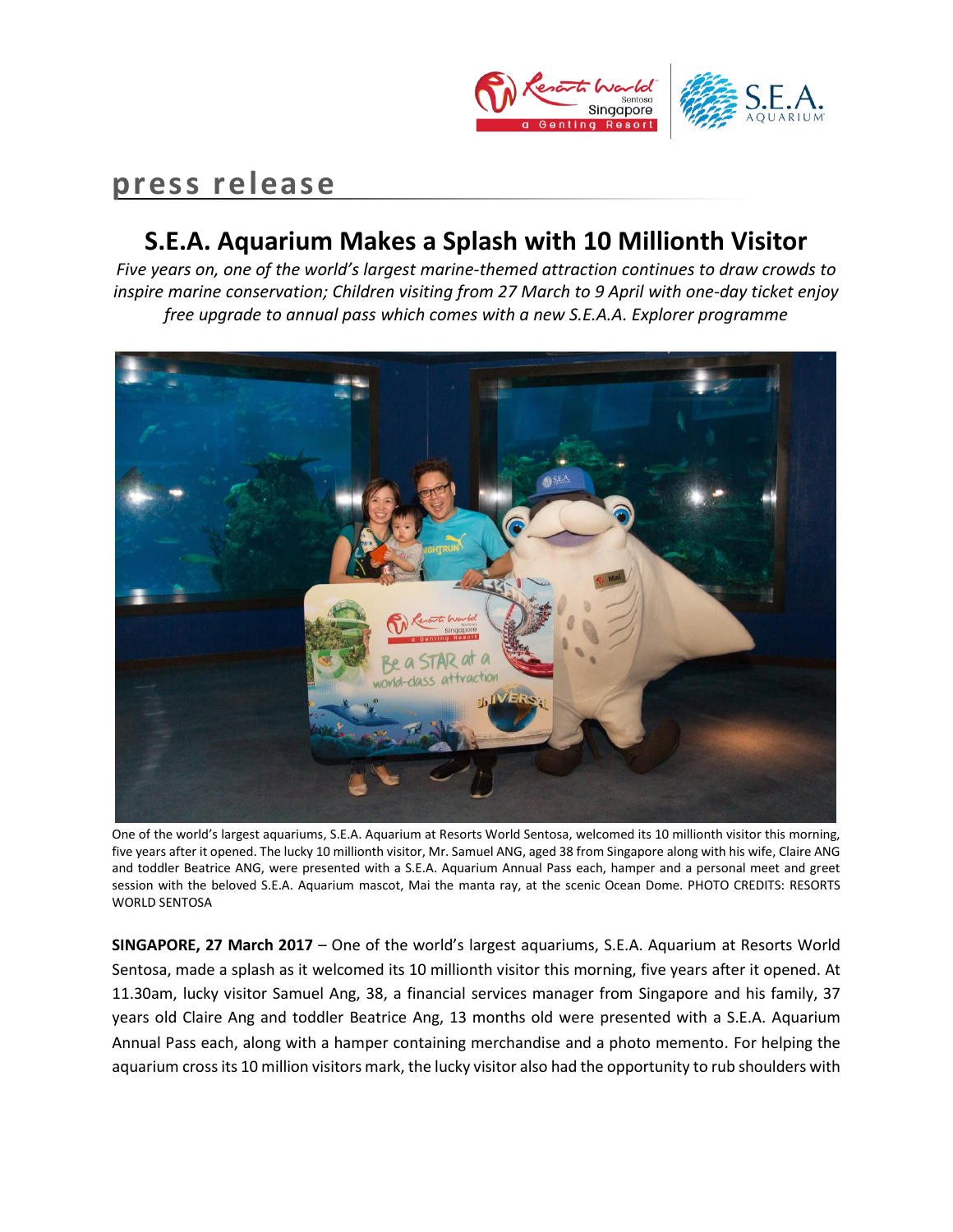

Mai the manta ray mascot in a personal meet and greet session at the Ocean Dome, in the company of 40,000 marine animals representing 120 species.

To celebrate the milestone event, children visiting the aquarium from now till 9 April with a one-day ticket will enjoy a free upgrade to a child annual pass worth S\$68. The promotion is valid for all Singapore residents between the ages of four to 12 years old.

In addition to unlimited visits to the aquarium 365 days a year, children with annual passes will also enjoy membership benefits such as the newly introduced S.E.A.A. Explorer programme, where they will receive an explorer kit with hands-on tools and interactive materials for them to take on the role of junior explorers and discover the wonders of the oceans. The programme is specially developed to arouse the curiosity and capture the imagination of young minds about ocean conservation and the vulnerability of its inhabitants. Explorers can embark on six different fun-filled and educational missions all year round with rewards upon the completion of any 4 missions. During the coming weekend from 31 March to 2 April, the S.E.A.A. Explorer programme will feature a Spin & Win station with sure-win prizes and educational game boards for children to have fun while learning.

Mr Jason Horkin, Senior Vice President of Attractions at Resorts World Sentosa, said: "With our diverse collection of aquatic species and large number of visitors entering the aquarium, S.E.A. Aquarium is in a unique position to connect the public closer to marine life through its immersive learning environment. We will continue to enhance the aquarium's educational content, refresh our events and experiences, and diversify our animal collection to increase visitors' knowledge on aquatic ecosystems, and inspire positive change towards protecting marine species."

Over the years, S.E.A. Aquarium has created a series of public events and festivals that combine a healthy dose of education and fun for visitors. Its annual World Oceans Day event engages both visitors and staff through an exciting array of activities such as beach clean-ups, educational trails, sharing sessions by aquarists, recycling art displays and record-breaking pledges – all aimed at promoting sustainable living to keep the oceans healthy.

Dedicated to inspire conservation through education, S.E.A. Aquarium has developed educational programmes to complement the local school curriculum, giving students opportunities to interact with marine animals and learn first-hand from marine life specialists. Taking learning beyond its blue realm, S.E.A. Aquarium has been conducting various community outreach events at Singapore's heartlands to bring the message of marine conservation closer to the people. These events include interactive booths where residents can get a rare hands-on opportunity with marine life such as sea stars and sea cucumbers at touch pools, and craft stations where kids can learn about the threats facing ocean life.

S.E.A. Aquarium is currently home to more than 100,000 marine animals from across 800 species. Over the years, the aquarium has worked with reputable zoological institutions to introduce new animals to its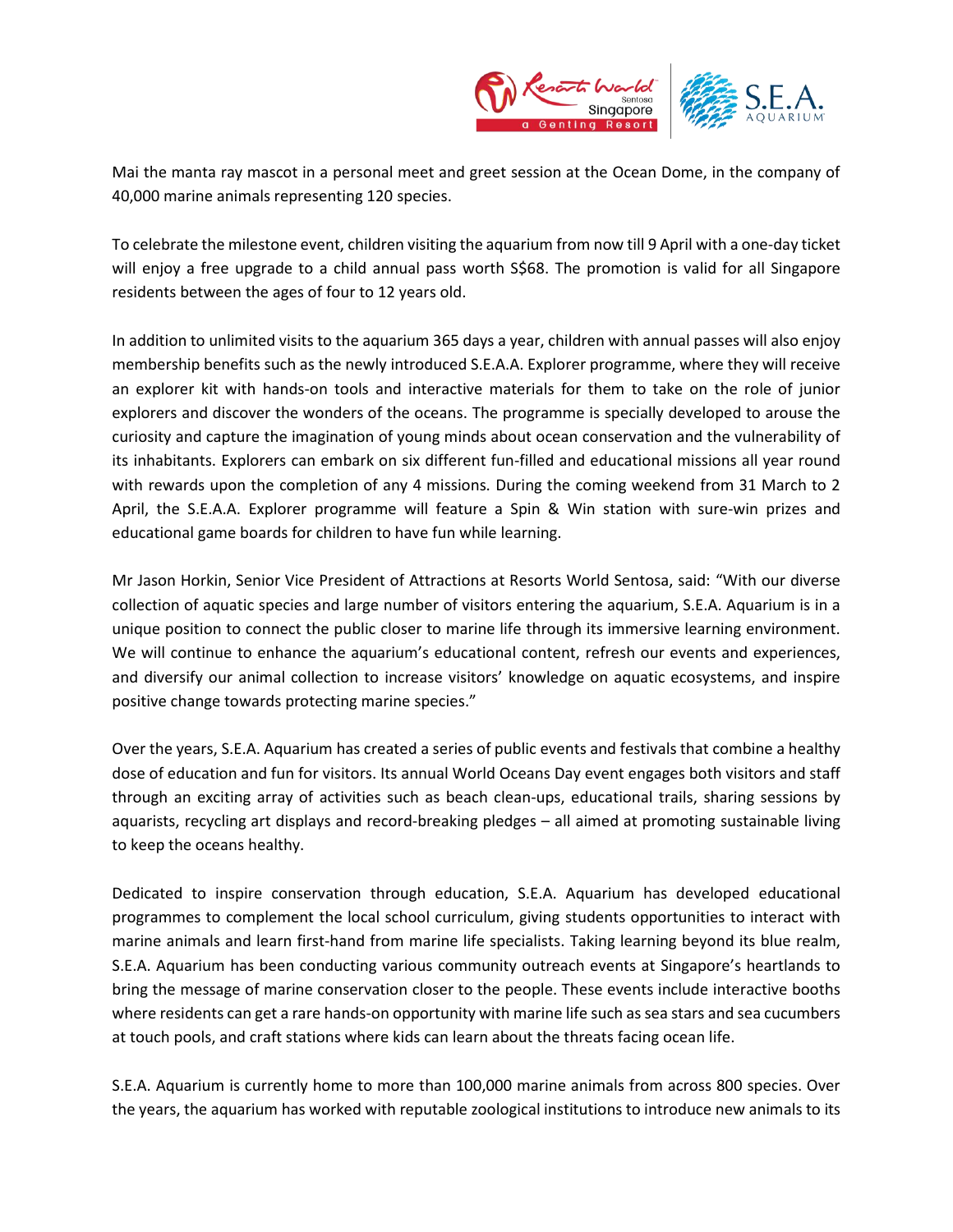

collection to raise awareness on the threats facing marine species. These include the critically endangered largetooth sawfish, rare blue lobster and brightly coloured poison arrow frogs. S.E.A. Aquarium has also successfully bred threatened species such as the shark ray and black-blotched stingray, with the aim of sustaining a healthy and diverse zoological population, and more importantly, offer hope in protecting species from extinction.

**– End –**

### **ABOUT S.E.A. AQUARIUM**

Opened in 2012, S.E.A. Aquarium at Resorts World Sentosa is one of the world's largest oceanariums home to more than 100,000 marine animals from across 800 species. Featuring 56 habitats, S.E.A. Aquarium exhibits close to 80 threatened species including the manta ray, Clarion angelfish and a variety of beautiful corals that mimic a pristine aquatic environment. Through interactive programs, up-close animal encounters and immersive learning journeys, S.E.A. Aquarium aims to inspire visitors to protect the world's oceans.

S.E.A. Aquarium collaborates with local and regional partners in marine conservation projects and is accredited by the Association of Zoos & Aquariums (AZA) and World Association of Zoos and Aquariums (WAZA).

#### **ABOUT RESORTS WORLD SENTOSA**

Resorts World Sentosa (RWS), Asia's premium lifestyle destination resort, is located on Singapore's resort island of Sentosa. Spanning 49 hectares, RWS is home to four world-class attractions including Universal Studios Singapore, S.E.A. Aquarium, Dolphin Island and Adventure Cove Waterpark. Other attractions include the Asian flagship of a world-renowned destination spa, a casino, six unique hotels and the Resorts World Convention Centre. With the most number of Michelin stars in one destination, RWS offers award-winning dining experiences at renowned celebrity chef restaurants, establishing itself as a key player in Singapore's vibrant and diverse dining scene. The integrated resort also offers world-class entertainment, from original resident productions to concerts and public shows such as the Crane Dance and the Lake of Dreams. RWS has been named "Best Integrated Resort" since 2011 for six consecutive years at the TTG Travel Awards which recognises the best of Asia-Pacific's travel industry.

RWS is wholly owned by Genting Singapore, a company of the Genting Group. For more information, please visit [www.rwsentosa.com.](http://www.rwsentosa.com/)

**ResortsWorldatSentosa @** @ @ rwsentosa #SEAAquarium **W** [www.rwsentosablog.com](http://www.rwsentosablog.com/)

#### **MEDIA CONTACTS**

**Resorts World Sentosa**

Chua Loo Lin Tel: + 65 6577 9896 / +65 9851 4175 E-mail[: loolin.chua@RWSentosa.com](mailto:loolin.chua@RWSentosa.com)

Audrey Lee Tel: +65 6577 9766 / +65 8198 0047 E-mail[: audrey.sylee@RWSentosa.com](mailto:audrey.sylee@RWSentosa.com)